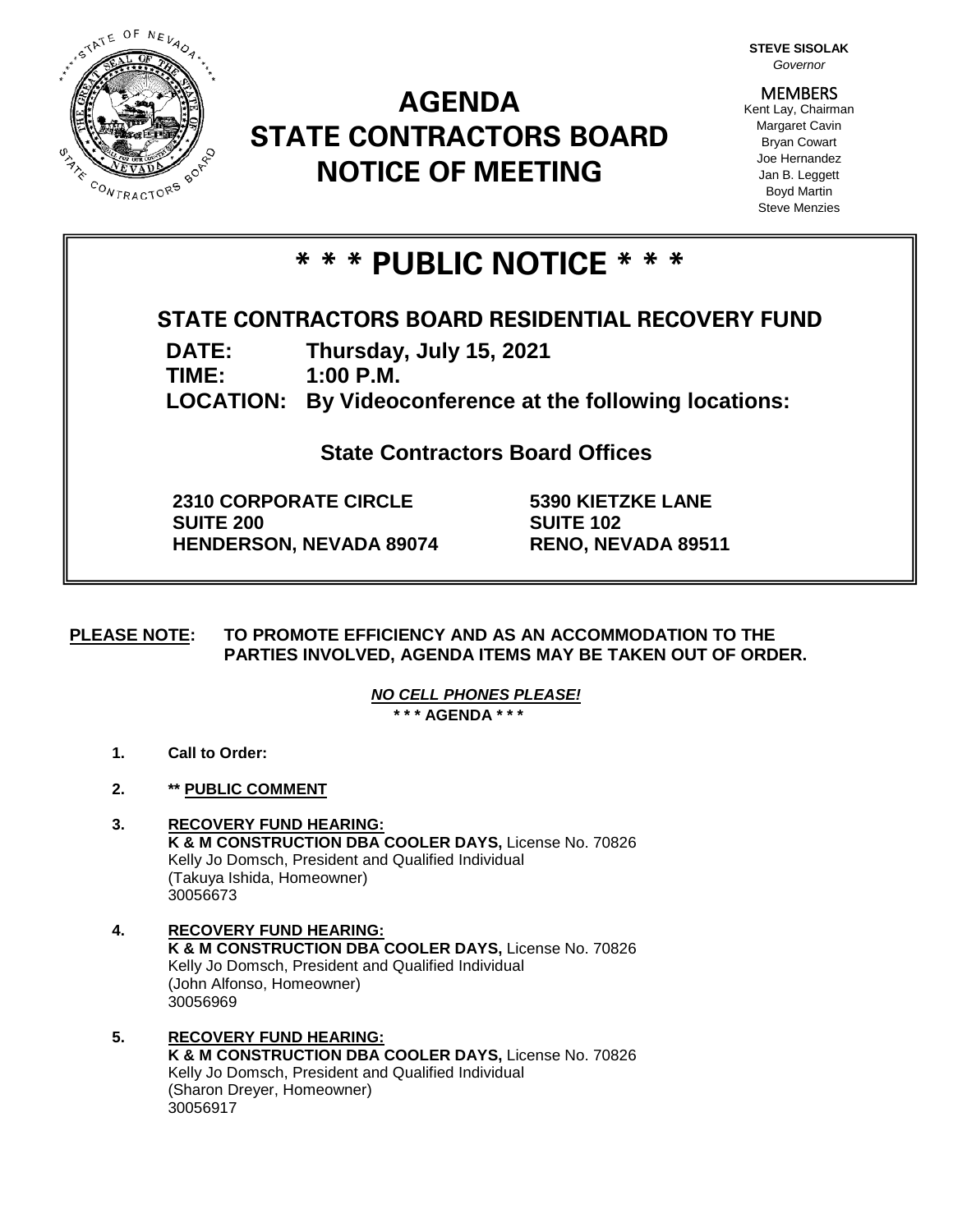### **6. RECOVERY FUND HEARING:**

**K & M CONSTRUCTION DBA COOLER DAYS,** License No. 70826 Kelly Jo Domsch, President and Qualified Individual (Michael and Sally Hope, Homeowner) 30056664

#### **7. RECOVERY FUND HEARING: K & M CONSTRUCTION DBA COOLER DAYS,** License No. 70826 Kelly Jo Domsch, President and Qualified Individual (Roderick Jett, Homeowner) 30056617

**8. RECOVERY FUND HEARING: K & M CONSTRUCTION DBA COOLER DAYS,** License No. 70826 Kelly Jo Domsch, President and Qualified Individual (John Lee, Homeowner) 30057174

#### **9. RECOVERY FUND HEARING: K & M CONSTRUCTION DBA COOLER DAYS,** License No. 70826 Kelly Jo Domsch, President and Qualified Individual (Melissa Quintana, Homeowner) 30056971

# **10. RECOVERY FUND HEARING:**

**K & M CONSTRUCTION DBA COOLER DAYS,** License No. 70826 Kelly Jo Domsch, President and Qualified Individual (Isagani Tumbucon, Homeowner) 30056649

- **11. RECOVERY FUND HEARING: S S M OF NEVADA, LLC DBA SECURITY SCREEN MASTERS,** License No. 81295 Brett Jordon Benson, Manager and Qualified Individual (Eric Callison, Homeowner) 30056700
- **12. RECOVERY FUND HEARING: S S M OF NEVADA, LLC DBA SECURITY SCREEN MASTERS,** License No. 81295 Brett Jordon Benson, Manager and Qualified Individual (Maurice Green, Homeowner) 30056919

### **13. RECOVERY FUND HEARING: POOL DADDY, INC. DBA LAND VIEW LANDSCAPE,** License No. 55605 Anne Renee Travis, President and Qualified Individual Richard Scott Travis, Vice President and Qualified Individual (George Balchunas, Homeowner) 30055818

**14. RECOVERY FUND HEARING: POOL DADDY, INC. DBA LAND VIEW LANDSCAPE,** License No. 55605 Anne Renee Travis, President and Qualified Individual Richard Scott Travis, Vice President and Qualified Individual (Charles Ingram, Jr., Homeowner) 30056545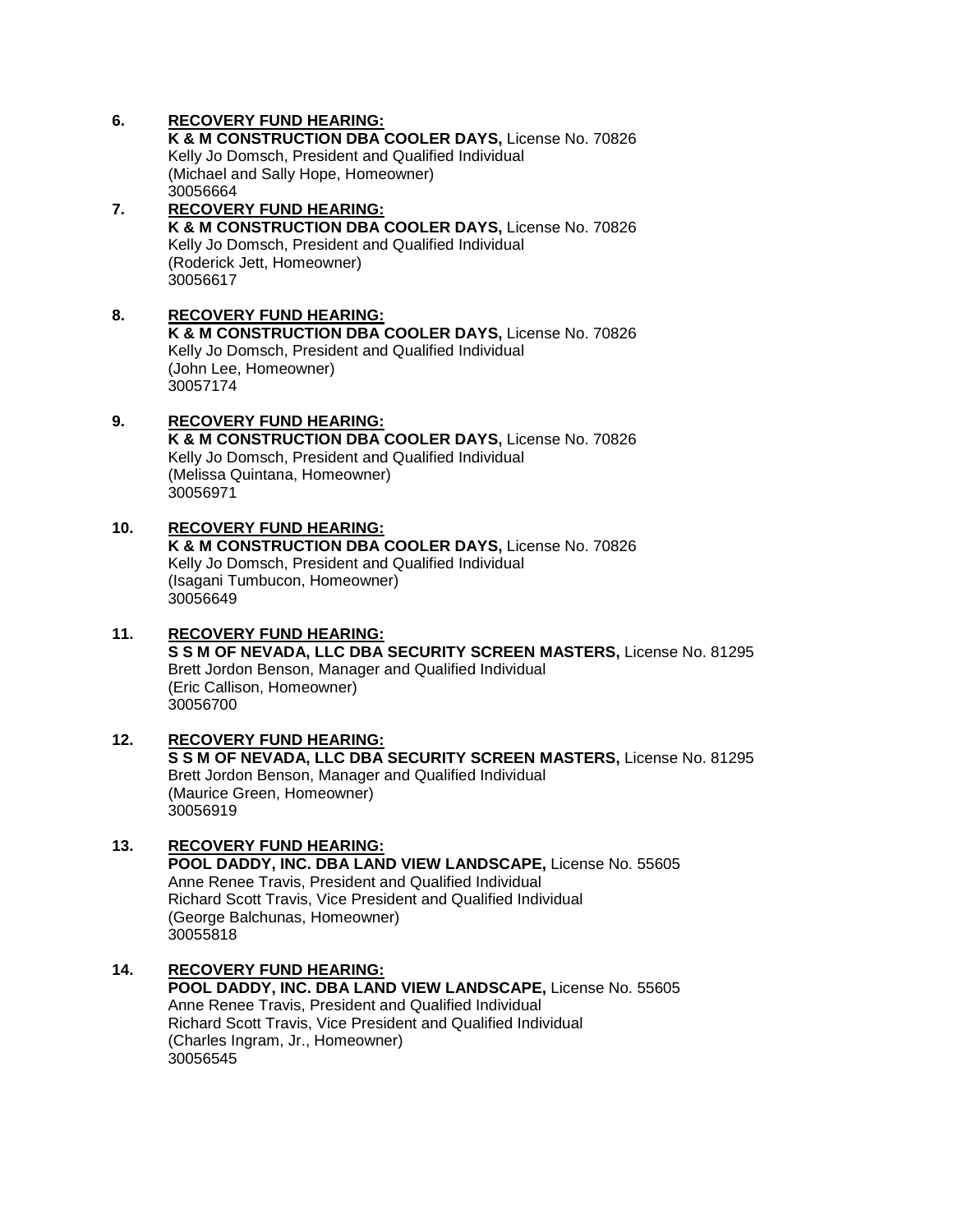# **15. RECOVERY FUND HEARING:**

**INFINITY SOLAR POOL HEATING,** License No. 72960A Rosalba Delgado, President and Qualified Individual (Dale Henderson, Homeowner) 30056648

#### **16. RECOVERY FUND HEARING: INFINITY SOLAR POOL HEATING,** License No. 72960A Rosalba Delgado, President and Qualified Individual (Isidro Mendoza, Homeowner) 30056619

#### **17. RECOVERY FUND HEARING: INFINITY SOLAR POOL HEATING,** License No. 72960A Rosalba Delgado, President and Qualified Individual (Dolores Stendell, Homeowner) 30057175

#### **18. RECOVERY FUND HEARING: INFINITY SOLAR POOL HEATING,** License No. 72960A Rosalba Delgado, President and Qualified Individual (James Thomas, Homeowner) 30056108

#### **19. RECOVERY FUND HEARING: JON CARROLL CONSTRUCTION,** License No. 45508 Jon Scott Carroll, Owner and Qualified Individual (Roderick Pierce, Homeowner) 30056651

# **\*\* PUBLIC COMMENT**

**20.** Adjournment – For Possible Action

# **\*\* PUBLIC COMMENT**

Comments from the public are accepted at this time on topics not specifically addressed elsewhere on the agenda. The public may comment by signing-in before speaking during the Public Comment section. The board is precluded from discussing or acting on items raised by Public Comment that are not already on the agenda. *Public Comment will be limited to 5 minutes per person at the discretion of the Chairman.*

# **NOTICES POSTED AT THE FOLLOWING LOCATIONS**

NEVADA STATE CONTRACTORS BOARD – RENO NEVADA STATE CONTRACTORS BOARD – HENDERSON NEVADA STATE CONTRACTORS BOARD INTERNET WEBSITE: [www.nscb.nv.gov](http://www.nscb.nv.gov/) RENO CITY HALL WASHOE COUNTY COURT HOUSE WASHOE COUNTY LIBRARY